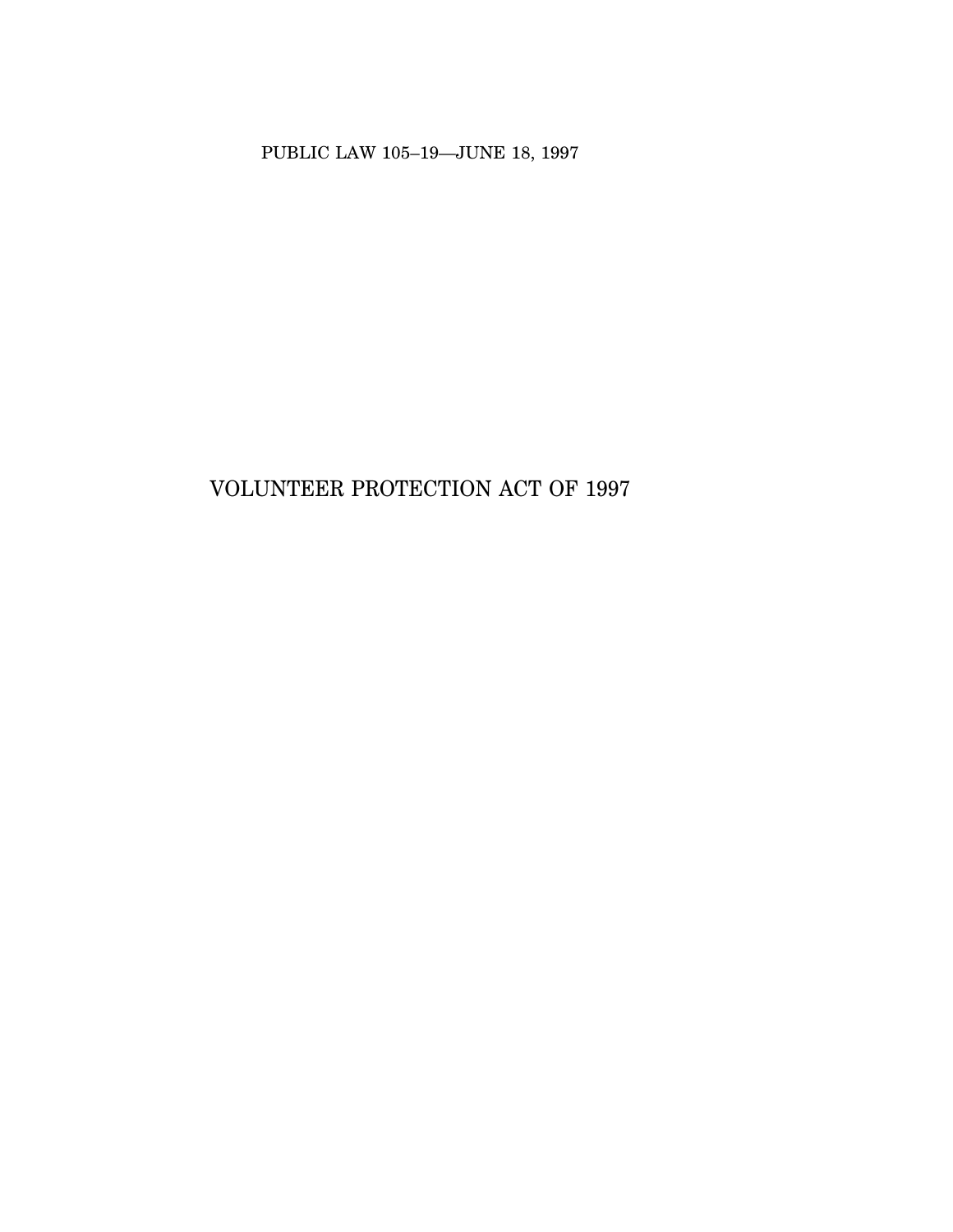# Public Law 105–19 105th Congress

## An Act

June 18, 1997

[S. 543]

To provide certain protections to volunteers, nonprofit organizations, and governmental entities in lawsuits based on the activities of volunteers.

*Be it enacted by the Senate and House of Representatives of the United States of America in Congress assembled,*

42 USC 14501 note. Volunteer Protection Act of 1997.

## **SECTION 1. SHORT TITLE.**

This Act may be cited as the ''Volunteer Protection Act of 1997''.

42 USC 14501.

### **SEC. 2. FINDINGS AND PURPOSE.**

(a) FINDINGS.—The Congress finds and declares that—

(1) the willingness of volunteers to offer their services is deterred by the potential for liability actions against them;

(2) as a result, many nonprofit public and private organizations and governmental entities, including voluntary associations, social service agencies, educational institutions, and other civic programs, have been adversely affected by the withdrawal of volunteers from boards of directors and service in other capacities;

(3) the contribution of these programs to their communities is thereby diminished, resulting in fewer and higher cost programs than would be obtainable if volunteers were participating;

(4) because Federal funds are expended on useful and cost-effective social service programs, many of which are national in scope, depend heavily on volunteer participation, and represent some of the most successful public-private partnerships, protection of volunteerism through clarification and limitation of the personal liability risks assumed by the volunteer in connection with such participation is an appropriate subject for Federal legislation;

(5) services and goods provided by volunteers and nonprofit organizations would often otherwise be provided by private entities that operate in interstate commerce;

(6) due to high liability costs and unwarranted litigation costs, volunteers and nonprofit organizations face higher costs in purchasing insurance, through interstate insurance markets, to cover their activities; and

(7) clarifying and limiting the liability risk assumed by volunteers is an appropriate subject for Federal legislation because—

(A) of the national scope of the problems created by the legitimate fears of volunteers about frivolous, arbitrary, or capricious lawsuits;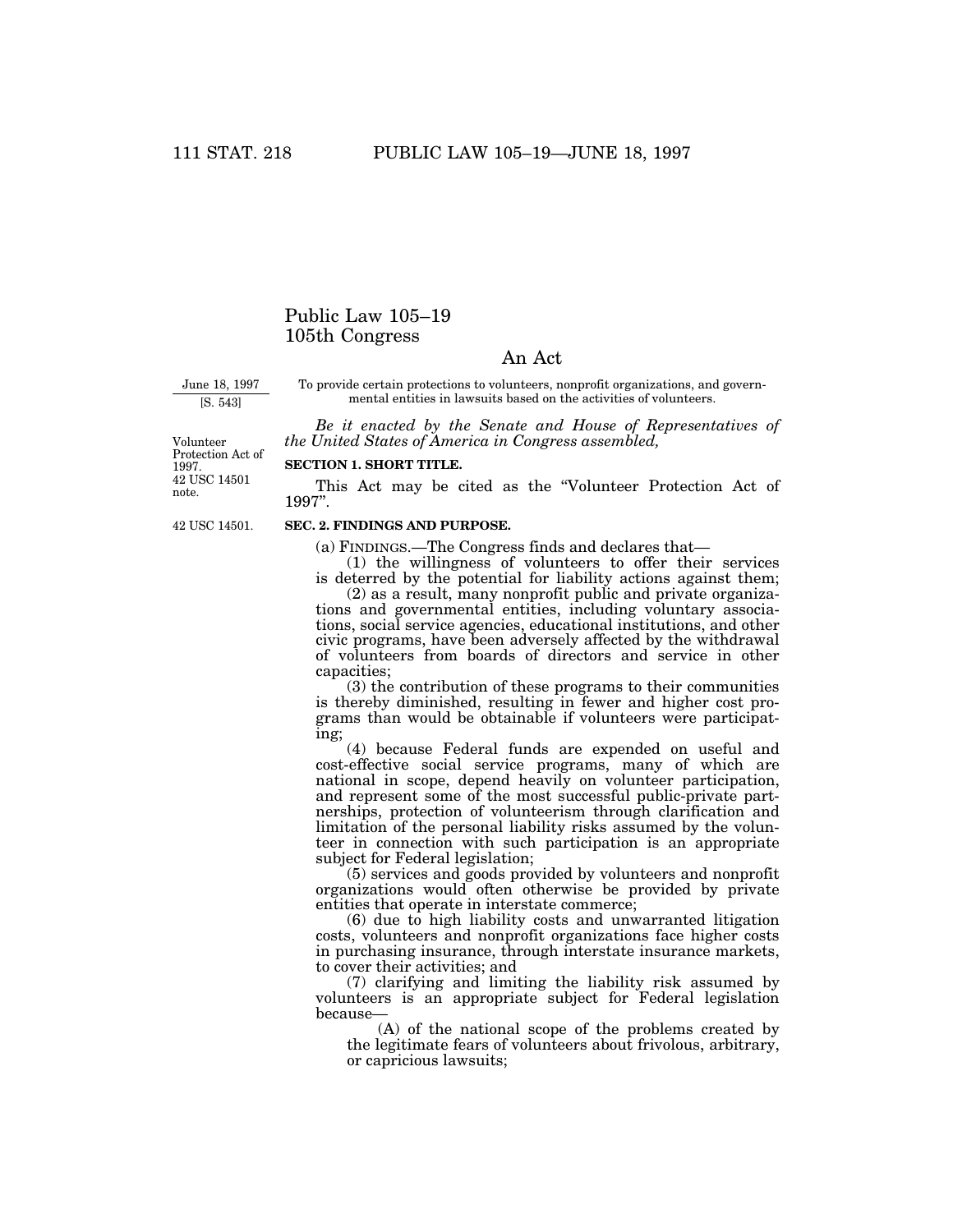(B) the citizens of the United States depend on, and the Federal Government expends funds on, and provides tax exemptions and other consideration to, numerous social programs that depend on the services of volunteers;

(C) it is in the interest of the Federal Government to encourage the continued operation of volunteer service organizations and contributions of volunteers because the Federal Government lacks the capacity to carry out all of the services provided by such organizations and volunteers; and

(D)(i) liability reform for volunteers, will promote the free flow of goods and services, lessen burdens on interstate commerce and uphold constitutionally protected due process rights; and

(ii) therefore, liability reform is an appropriate use of the powers contained in article 1, section 8, clause 3 of the United States Constitution, and the fourteenth amendment to the United States Constitution.

(b) PURPOSE.—The purpose of this Act is to promote the interests of social service program beneficiaries and taxpayers and to sustain the availability of programs, nonprofit organizations, and governmental entities that depend on volunteer contributions by reforming the laws to provide certain protections from liability abuses related to volunteers serving nonprofit organizations and governmental entities.

#### **SEC. 3. PREEMPTION AND ELECTION OF STATE NONAPPLICABILITY.** 42 USC 14502.

(a) PREEMPTION.—This Act preempts the laws of any State to the extent that such laws are inconsistent with this Act, except that this Act shall not preempt any State law that provides additional protection from liability relating to volunteers or to any category of volunteers in the performance of services for a nonprofit organization or governmental entity.

(b) ELECTION OF STATE REGARDING NONAPPLICABILITY.—This Act shall not apply to any civil action in a State court against a volunteer in which all parties are citizens of the State if such State enacts a statute in accordance with State requirements for enacting legislation—

(1) citing the authority of this subsection;

(2) declaring the election of such State that this Act shall not apply, as of a date certain, to such civil action in the State; and

(3) containing no other provisions.

## **SEC. 4. LIMITATION ON LIABILITY FOR VOLUNTEERS.**

42 USC 14503.

(a) LIABILITY PROTECTION FOR VOLUNTEERS.—Except as provided in subsections (b) and (d), no volunteer of a nonprofit organization or governmental entity shall be liable for harm caused by an act or omission of the volunteer on behalf of the organization or entity if—

(1) the volunteer was acting within the scope of the volunteer's responsibilities in the nonprofit organization or governmental entity at the time of the act or omission;

(2) if appropriate or required, the volunteer was properly licensed, certified, or authorized by the appropriate authorities for the activities or practice in the State in which the harm occurred, where the activities were or practice was undertaken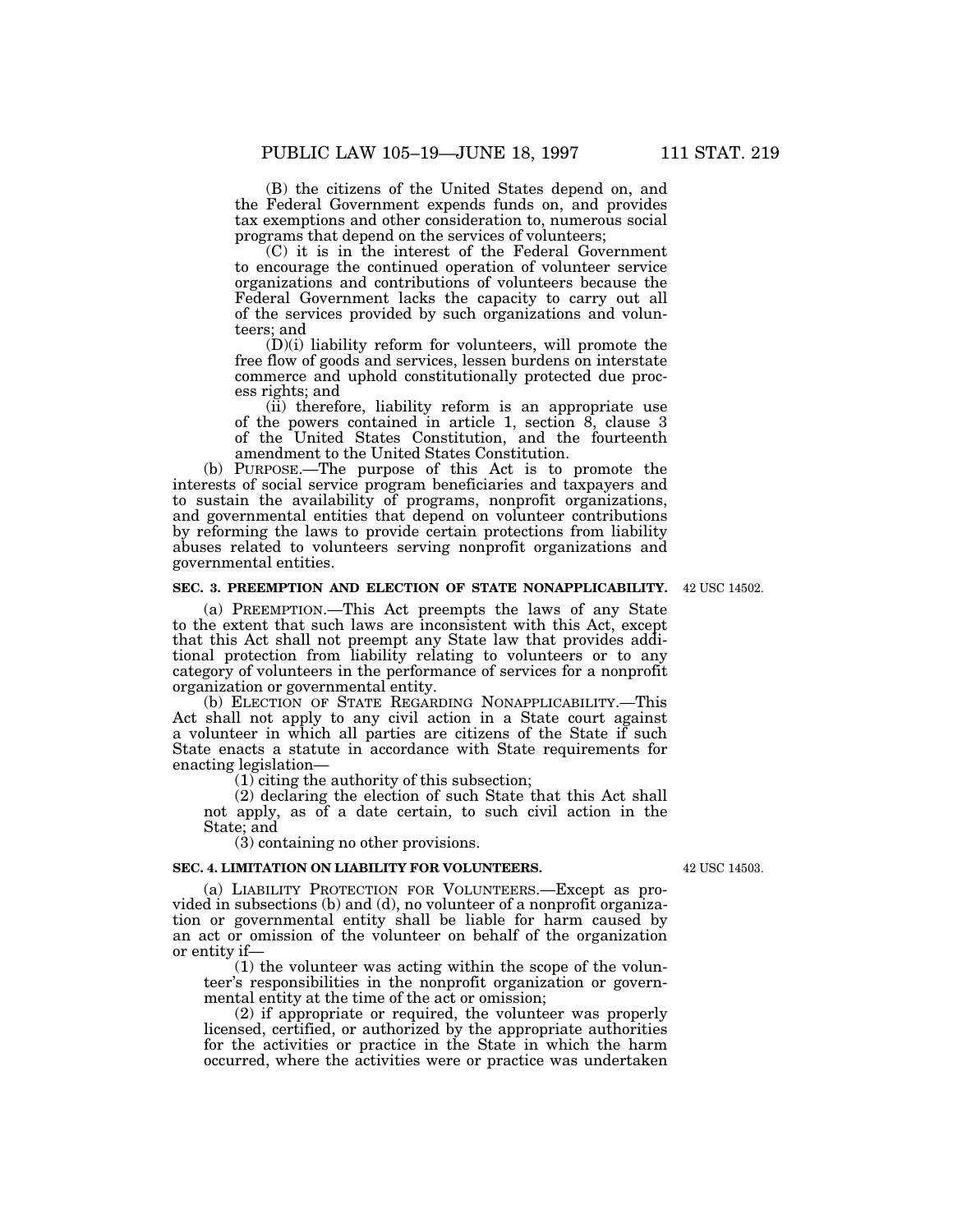within the scope of the volunteer's responsibilities in the nonprofit organization or governmental entity;

(3) the harm was not caused by willful or criminal misconduct, gross negligence, reckless misconduct, or a conscious, flagrant indifference to the rights or safety of the individual harmed by the volunteer; and

(4) the harm was not caused by the volunteer operating a motor vehicle, vessel, aircraft, or other vehicle for which the State requires the operator or the owner of the vehicle, craft, or vessel to—

(A) possess an operator's license; or

(B) maintain insurance.

(b) CONCERNING RESPONSIBILITY OF VOLUNTEERS TO ORGANIZA-TIONS AND ENTITIES.—Nothing in this section shall be construed to affect any civil action brought by any nonprofit organization or any governmental entity against any volunteer of such organization or entity.

(c) NO EFFECT ON LIABILITY OF ORGANIZATION OR ENTITY.— Nothing in this section shall be construed to affect the liability of any nonprofit organization or governmental entity with respect to harm caused to any person.

(d) EXCEPTIONS TO VOLUNTEER LIABILITY PROTECTION.—If the laws of a State limit volunteer liability subject to one or more of the following conditions, such conditions shall not be construed as inconsistent with this section:

(1) A State law that requires a nonprofit organization or governmental entity to adhere to risk management procedures, including mandatory training of volunteers.

(2) A State law that makes the organization or entity liable for the acts or omissions of its volunteers to the same extent as an employer is liable for the acts or omissions of its employees.

 $(3)$  A State law that makes a limitation of liability inapplicable if the civil action was brought by an officer of a State or local government pursuant to State or local law.

(4) A State law that makes a limitation of liability applicable only if the nonprofit organization or governmental entity provides a financially secure source of recovery for individuals who suffer harm as a result of actions taken by a volunteer on behalf of the organization or entity. A financially secure source of recovery may be an insurance policy within specified limits, comparable coverage from a risk pooling mechanism, equivalent assets, or alternative arrangements that satisfy the State that the organization or entity will be able to pay for losses up to a specified amount. Separate standards for different types of liability exposure may be specified.

(e) LIMITATION ON PUNITIVE DAMAGES BASED ON THE ACTIONS OF VOLUNTEERS.—

(1) GENERAL RULE.—Punitive damages may not be awarded against a volunteer in an action brought for harm based on the action of a volunteer acting within the scope of the volunteer's responsibilities to a nonprofit organization or governmental entity unless the claimant establishes by clear and convincing evidence that the harm was proximately caused by an action of such volunteer which constitutes willful or criminal misconduct, or a conscious, flagrant indifference to the rights or safety of the individual harmed.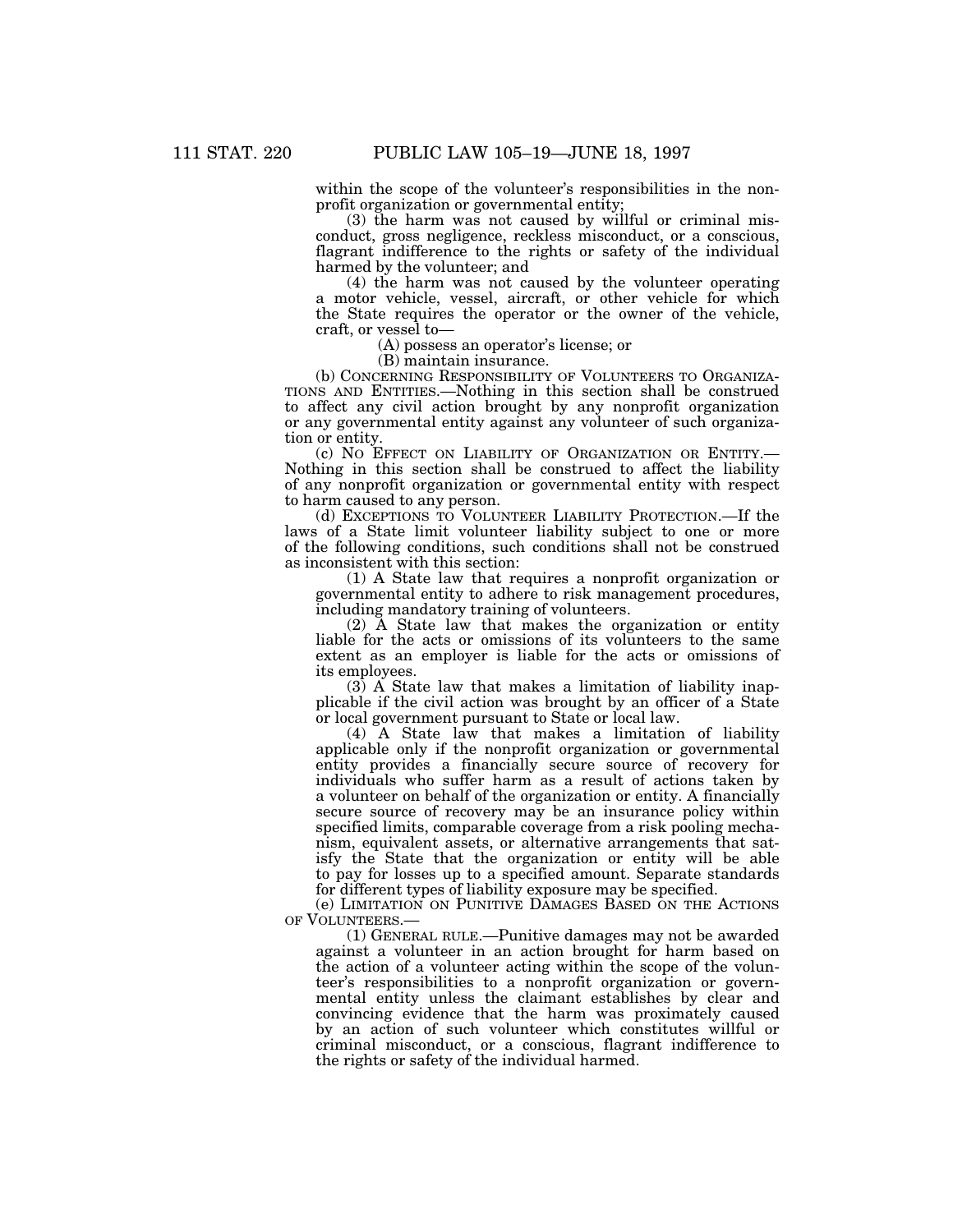(2) CONSTRUCTION.—Paragraph (1) does not create a cause of action for punitive damages and does not preempt or supersede any Federal or State law to the extent that such law would further limit the award of punitive damages.

(f) EXCEPTIONS TO LIMITATIONS ON LIABILITY.—

(1) IN GENERAL.—The limitations on the liability of a volunteer under this Act shall not apply to any misconduct that—

(A) constitutes a crime of violence (as that term is defined in section 16 of title 18, United States Code) or act of international terrorism (as that term is defined in section 2331 of title 18) for which the defendant has been convicted in any court;

(B) constitutes a hate crime (as that term is used in the Hate Crime Statistics Act (28 U.S.C. 534 note));

(C) involves a sexual offense, as defined by applicable State law, for which the defendant has been convicted in any court;

(D) involves misconduct for which the defendant has been found to have violated a Federal or State civil rights law; or

(E) where the defendant was under the influence (as determined pursuant to applicable State law) of intoxicating alcohol or any drug at the time of the misconduct.  $(2)$  RULE OF CONSTRUCTION.—Nothing in this subsection

shall be construed to effect subsection  $(a)(3)$  or  $(e)$ .

## **SEC. 5. LIABILITY FOR NONECONOMIC LOSS.**

(a) GENERAL RULE.—In any civil action against a volunteer, based on an action of a volunteer acting within the scope of the volunteer's responsibilities to a nonprofit organization or governmental entity, the liability of the volunteer for noneconomic loss shall be determined in accordance with subsection (b).

(b) AMOUNT OF LIABILITY.—

(1) IN GENERAL.—Each defendant who is a volunteer, shall be liable only for the amount of noneconomic loss allocated to that defendant in direct proportion to the percentage of responsibility of that defendant (determined in accordance with paragraph (2)) for the harm to the claimant with respect to which that defendant is liable. The court shall render a separate judgment against each defendant in an amount determined pursuant to the preceding sentence.

(2) PERCENTAGE OF RESPONSIBILITY.—For purposes of determining the amount of noneconomic loss allocated to a defendant who is a volunteer under this section, the trier of fact shall determine the percentage of responsibility of that defendant for the claimant's harm.

#### **SEC. 6. DEFINITIONS.**

For purposes of this Act:

(1) ECONOMIC LOSS.—The term ''economic loss'' means any pecuniary loss resulting from harm (including the loss of earnings or other benefits related to employment, medical expense loss, replacement services loss, loss due to death, burial costs, and loss of business or employment opportunities) to the extent recovery for such loss is allowed under applicable State law.

(2) HARM.—The term "harm" includes physical, nonphysical, economic, and noneconomic losses.

42 USC 14504.

42 USC 14505.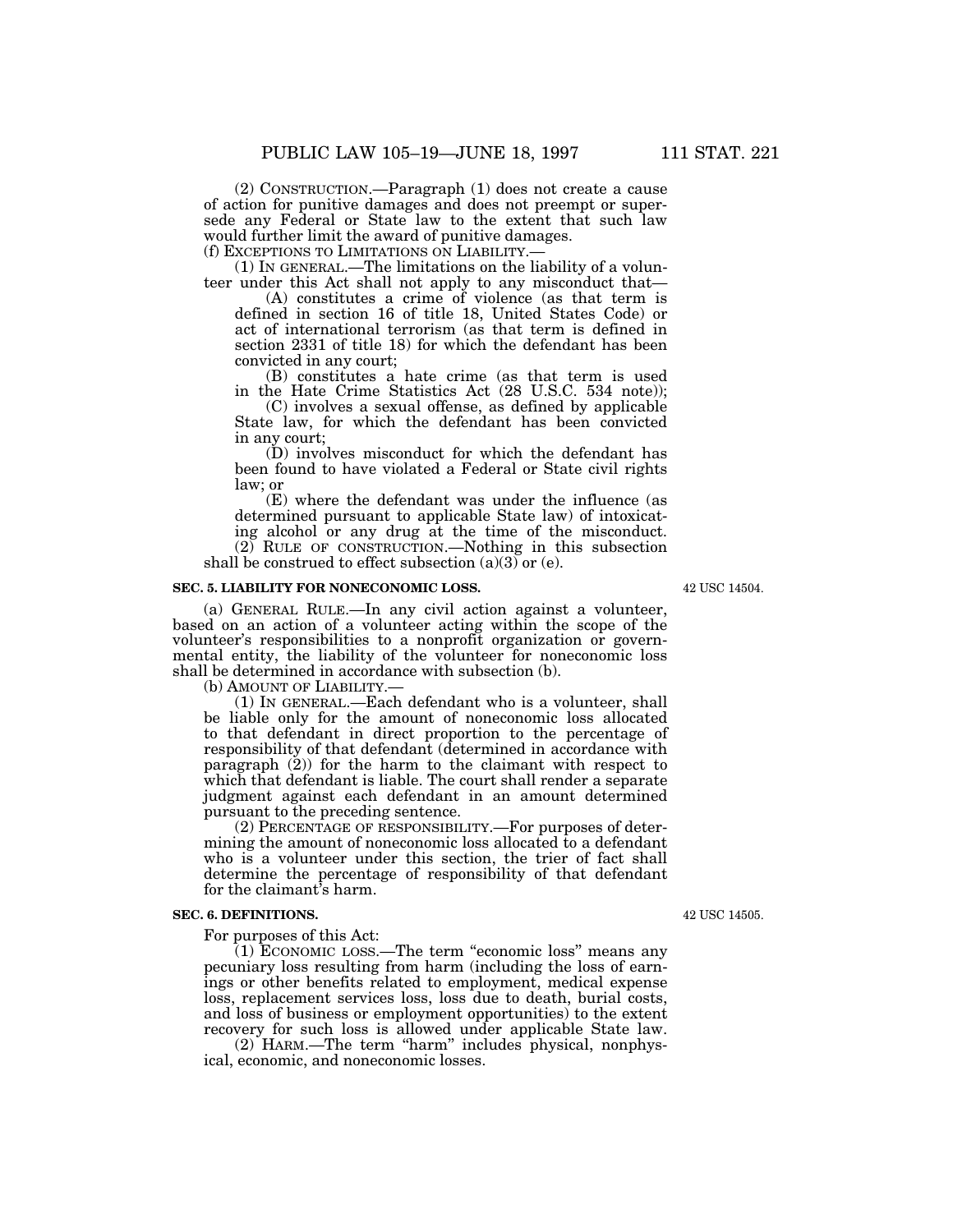(3) NONECONOMIC LOSSES.—The term ''noneconomic losses'' means losses for physical and emotional pain, suffering, inconvenience, physical impairment, mental anguish, disfigurement, loss of enjoyment of life, loss of society and companionship, loss of consortium (other than loss of domestic service), hedonic damages, injury to reputation and all other nonpecuniary losses of any kind or nature.

(4) NONPROFIT ORGANIZATION.—The term ''nonprofit organization'' means—

(A) any organization which is described in section  $501(c)(3)$  of the Internal Revenue Code of 1986 and exempt from tax under section 501(a) of such Code and which does not practice any action which constitutes a hate crime referred to in subsection (b)(1) of the first section of the Hate Crime Statistics Act (28 U.S.C. 534 note); or

(B) any not-for-profit organization which is organized and conducted for public benefit and operated primarily for charitable, civic, educational, religious, welfare, or health purposes and which does not practice any action which constitutes a hate crime referred to in subsection (b)(1) of the first section of the Hate Crime Statistics Act (28 U.S.C. 534 note).

(5) STATE.—The term ''State'' means each of the several States, the District of Columbia, the Commonwealth of Puerto Rico, the Virgin Islands, Guam, American Samoa, the Northern Mariana Islands, any other territory or possession of the United States, or any political subdivision of any such State, territory, or possession.

(6) VOLUNTEER.—The term ''volunteer'' means an individual performing services for a nonprofit organization or a governmental entity who does not receive—

(A) compensation (other than reasonable reimbursement or allowance for expenses actually incurred); or

(B) any other thing of value in lieu of compensation, in excess of \$500 per year, and such term includes a volunteer serving as a director, officer, trustee, or direct service volunteer.